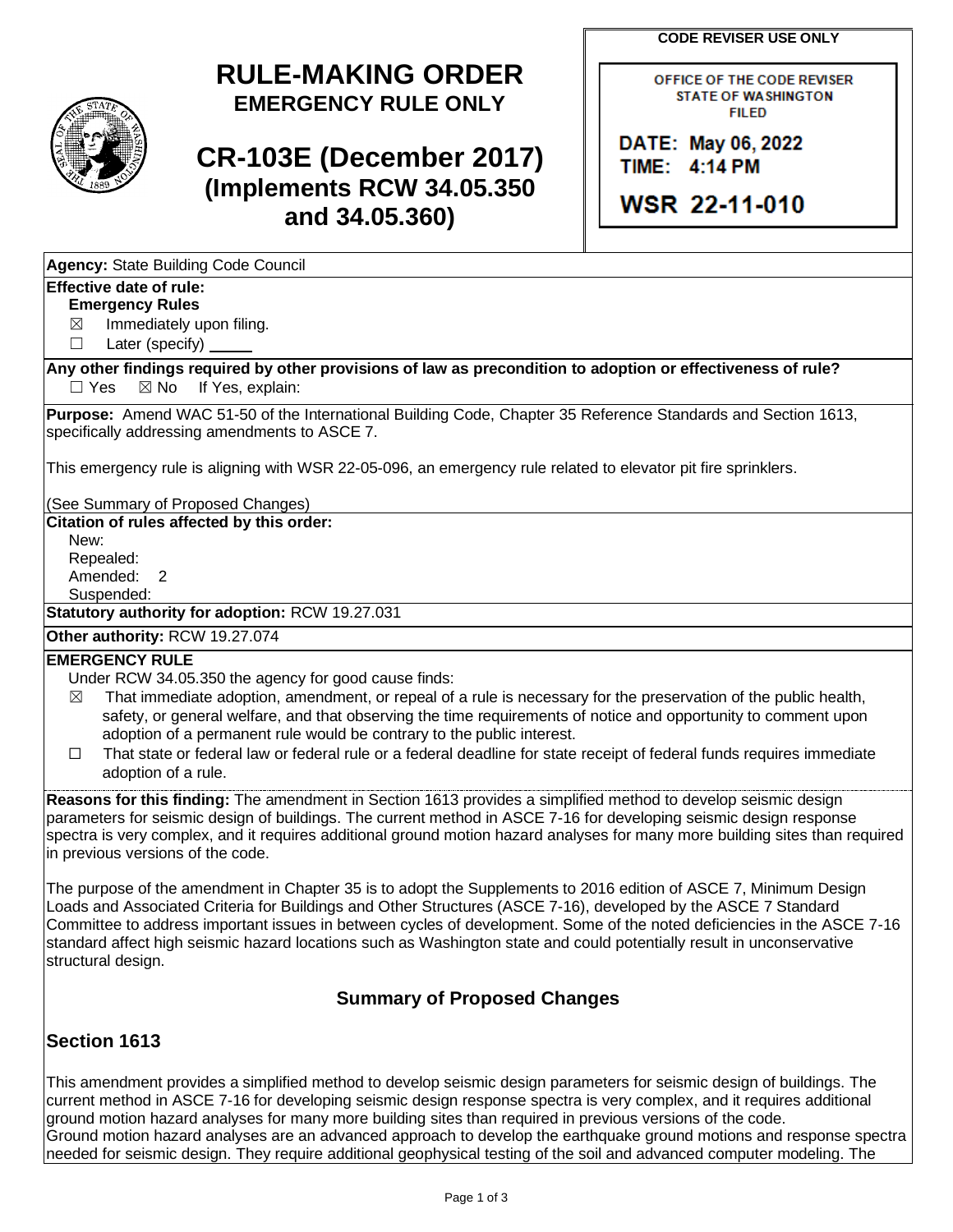process of obtaining a ground motion hazard analysis requires geotechnical engineer with significant seismic expertise, and greatly increases the cost and time needed to complete a project.

The requirement for ground motion hazard analyses for more types of sites in Washington State also makes the job of municipal review agencies more difficult. Most jurisdictions do not have the expertise to review these analyses. Thus, they will need to contract with third-party reviewers or accept the analyses with little to no review. The first option is costly and timeconsuming; the second option is dangerous and a critical life/safety issue because ground motion hazard analyses require a geotechnical engineer with significant seismic expertise to perform them correctly.

This proposal provides an alternative to the ground motion hazard analysis requirements in ASCE 7-16 by permitting an optional multi-period response spectra (MPRS) approach as described in ASCE 7-22. The primary inputs to this simplified method are the latitude/longitude of the site and the average shear wave velocity of the site, which can be obtained through standard geotechnical testing. The engineer would then obtain the equivalent of ground motion hazard analysis results from a U.S. Geological Survey website developed as part of the National Seismic Hazard Mapping project and adopted in ASCE 7- 22. This simplified approach reduces the complexities, and it will result in more consistent, understandable estimation of ground motions for building design. This simplified process also results in ground motion parameters for seismic design that achieve the same level of risk and earthquake return periods that are assumed in ASCE 7-16.

This alternative would be allowed for all Soil Site Classes except Site Class F (e.g. liquefiable sites), meaning it could be used for most sites in the State of Washington. In addition, the MPRS may also be used to develop the code minimum spectrum when ground motion hazard analysis is required. The resulting MPRS would continue to be used within the framework of the current code, ASCE 7-16.

The use of the ASCE 7-22 MPRS as an option in lieu of the ground motion hazard analysis requirements of ASCE 7-16 will simplify the estimation of seismic forces for building design and streamline the design and review process of buildings throughout Washington.

### **Chapter 35:**

The purpose of this amendment is to adopt the Supplements to 2016 edition of ASCE 7, Minimum Design Loads and Associated Criteria for Buildings and Other Structures (ASCE 7-16), developed by the ASCE 7 Standard Committee to address important issues in between cycles of development. Some of the noted deficiencies in the ASCE 7-16 standard affect high seismic hazard locations such as Washington state and could potentially result in unconservative structural design.

The ASCE 7-16 standard now has three published supplements- Supplement No.1 was published on December 11, 2018, Supplement No.2 was published on October 19, 2021, and Supplement No. 3 was published on November 3, 2021. Supplement No.1 was adopted into the 2021 International Building Code, but Supplement No.2 and Supplement No.3 were not included as they have just been recently published. Please refer to the attached copies of the documents for specific and detailed information of the changes, including the commentaries from ASCE 7 Standard Committee that explain the technical background of the problems addressed by the document. In general, these documents are developed to correct errors and deficiencies, and clarify the intent in the originally published 2016 standard.

## **Note: If any category is left blank, it will be calculated as zero. No descriptive text.**

**Count by whole WAC sections only, from the WAC number through the history note. A section may be counted in more than one category.**

| The number of sections adopted in order to comply with:                    |            |         |   |          |  |
|----------------------------------------------------------------------------|------------|---------|---|----------|--|
| Federal statute:                                                           | <b>New</b> | Amended |   | Repealed |  |
| Federal rules or standards:                                                | <b>New</b> | Amended |   | Repealed |  |
| Recently enacted state statutes:                                           | <b>New</b> | Amended |   | Repealed |  |
| The number of sections adopted at the request of a nongovernmental entity: | <b>New</b> | Amended | 2 | Repealed |  |
| The number of sections adopted on the agency's own initiative:             |            |         |   |          |  |
|                                                                            | <b>New</b> | Amended |   | Repealed |  |
|                                                                            |            |         |   |          |  |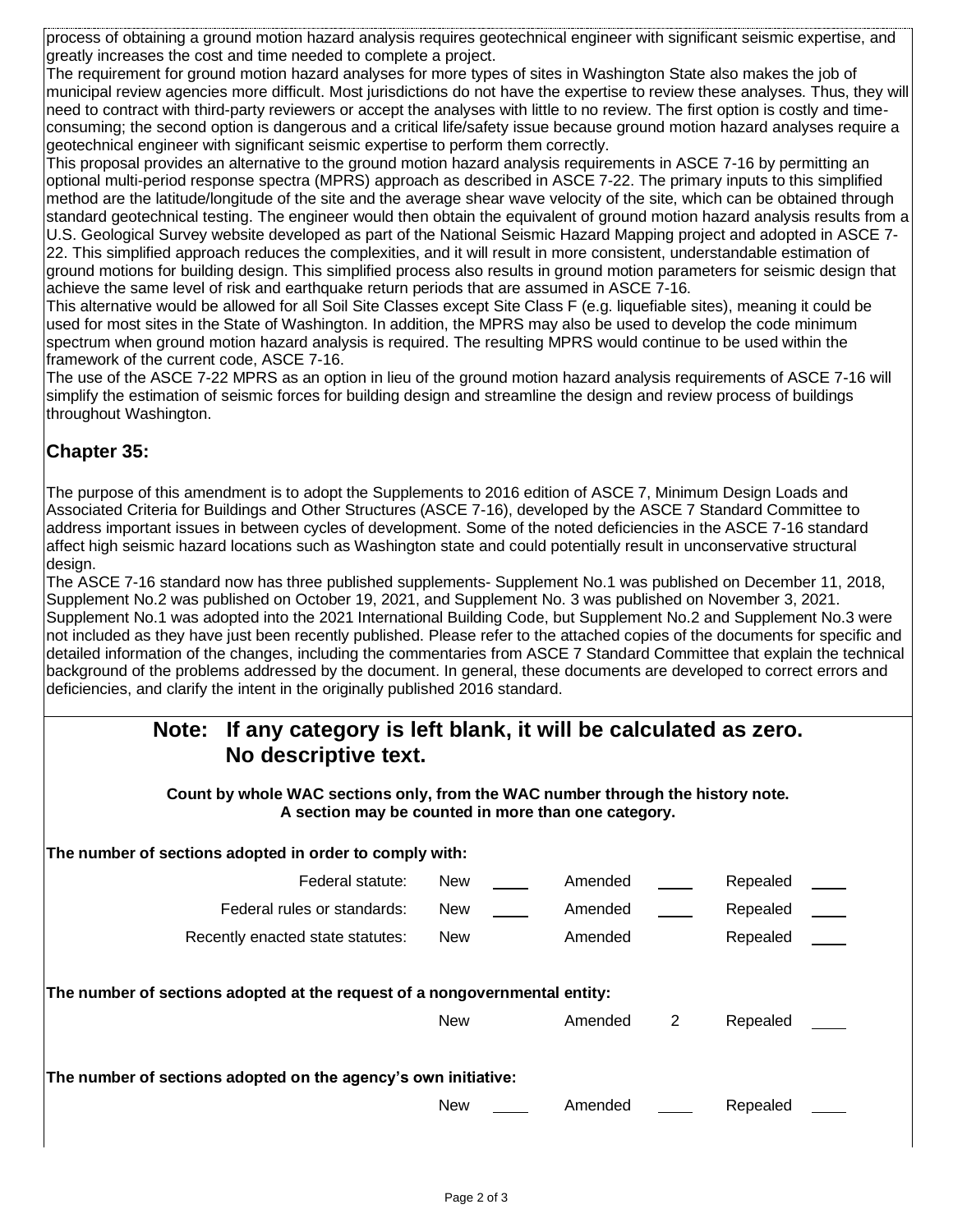| The number of sections adopted in order to clarify, streamline, or reform agency procedures: |            |         |          |
|----------------------------------------------------------------------------------------------|------------|---------|----------|
|                                                                                              | New        | Amended | Repealed |
| The number of sections adopted using:                                                        |            |         |          |
| Negotiated rule making:                                                                      | <b>New</b> | Amended | Repealed |
| Pilot rule making:                                                                           | <b>New</b> | Amended | Repealed |
| Other alternative rule making:                                                               | New        | Amended | Repealed |
| Date Adopted: April 22, 2022                                                                 | Signature: |         |          |
| Name: Tony Doan                                                                              |            |         |          |
| <b>Title:</b> Acting Chair, State Building Code Council                                      |            |         |          |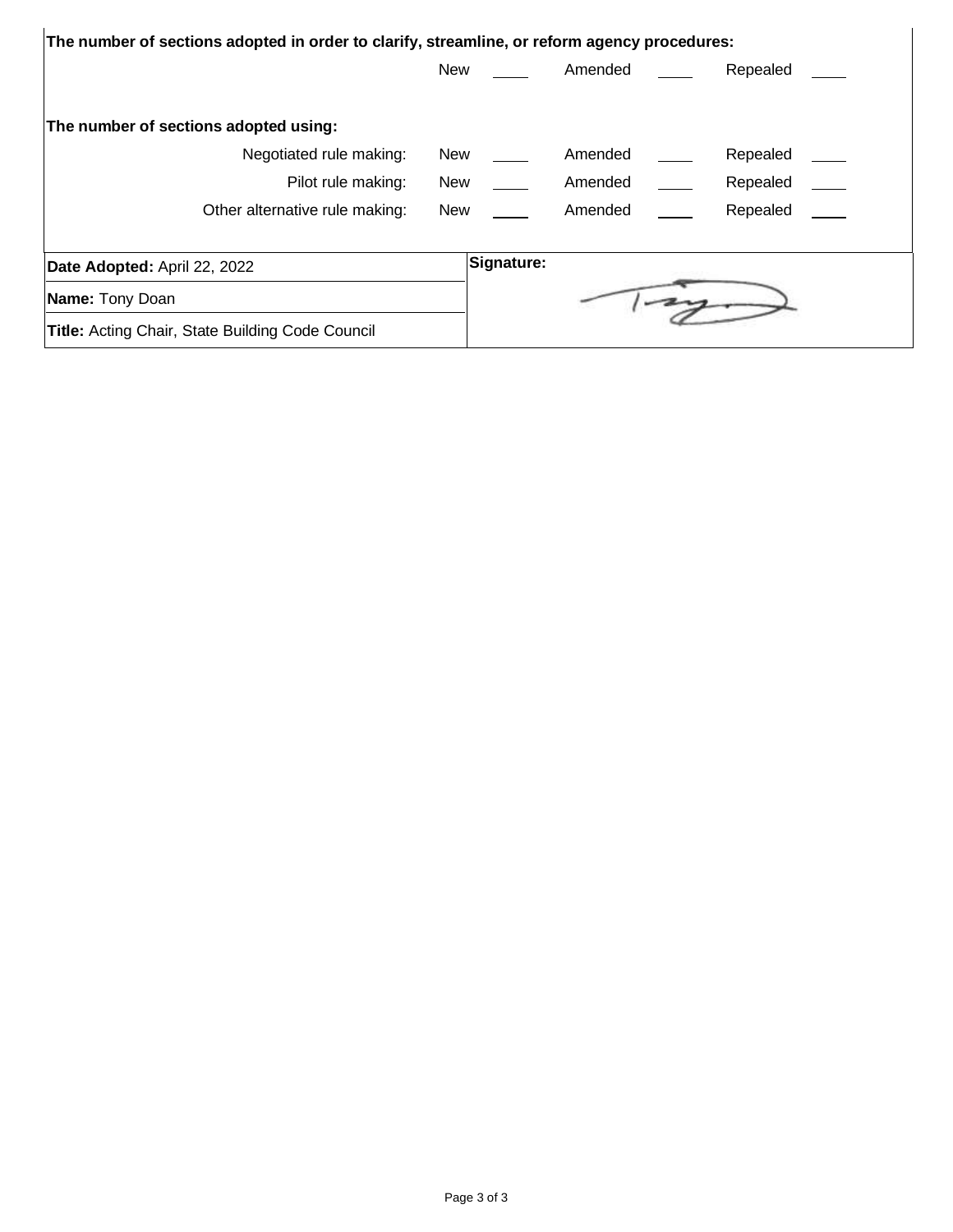AMENDATORY SECTION (Amending WSR 20-21-021, filed 10/9/20, effective  $11/9/20$ 

#### **WAC 51-50-1613 Section 1613—Earthquake loads.**

**1613.4 Amendments to ASCE 7.** The provisions of Section 1613.4 shall be permitted as an amendment to the relevant provisions of ASCE 7. The text of ASCE 7 shall be amended as indicated in Sections 1613.4.1 through ((<del>1613.4.2</del>)) 1613.4.6.

**1613.4.1 ASCE 7 Section 12.2.5.4.** Amend ASCE 7 Section 12.2.5.4 as follows:

**12.2.5.4 Increased structural height limit for steel eccentrically braced frames, steel special concentrically braced frames, steel buckling-restrained braced frames, steel special plate shear walls, and special reinforced concrete shear walls.** The limits on height, *hn*, in Table 12.2-1 are permitted to be increased from 160 ft (50 m) to 240 ft (75 m) for structures assigned to Seismic Design Categories D or E and from 100 ft (30 m) to 160 ft (50 m) for structures assigned to Seismic Design Category F, provided that the seismic force-resisting systems are limited to steel eccentrically braced frames, steel special concentrically braced frames, steel buckling-restrained braced frames, steel special plate shear walls, or special reinforced concrete cast-in-place shear walls and all of the following requirements are met:

1. The structure shall not have an extreme torsional irregularity as defined in Table 12.3-1 (horizontal structural irregularity Type 1b).

2. The steel eccentrically braced frames, steel special concentrically braced frames, steel buckling-restrained braced frames, steel special plate shear walls or special reinforced concrete shear walls in any one plane shall resist no more than 60 percent of the total seismic forces in each direction, neglecting accidental torsional effects.

3. Where floor and roof diaphragms transfer forces from the vertical seismic force-resisting elements above the diaphragm to other vertical force-resisting elements below the diaphragm, these in-plane transfer forces shall be amplified by the overstrength factor, *Ω<sup>o</sup>* for the design of the diaphragm flexure, shear, and collectors.

4. The earthquake force demands in foundation mat slabs, grade beams, and pile caps supporting braced frames and/or walls arranged to form a shear-resisting core shall be amplified by 2 for shear and 1.5 for flexure. The redundancy factor, ρ, applies and shall be the same as that used for the structure in accordance with Section 12.3.4.

5. The earthquake shear force demands in special reinforced concrete shear walls shall be amplified by the over-strength factor, *Ωo*.

**1613.4.2 ASCE 7 Section 12.6.** Amend ASCE 7 Section 12.6 and Table 12.6-1 to read as follows:

#### **12.6 ANALYSIS PROCEDURE SELECTION**

**12.6.1 Analysis procedure.** The structural analysis required by Chapter 12 shall consist of one of the types permitted in Table 12.6-1, based on the structure's seismic design category, structural system, dynamic properties, and regularity, or with the approval of the authority having jurisdiction, an alternative generally accepted procedure is per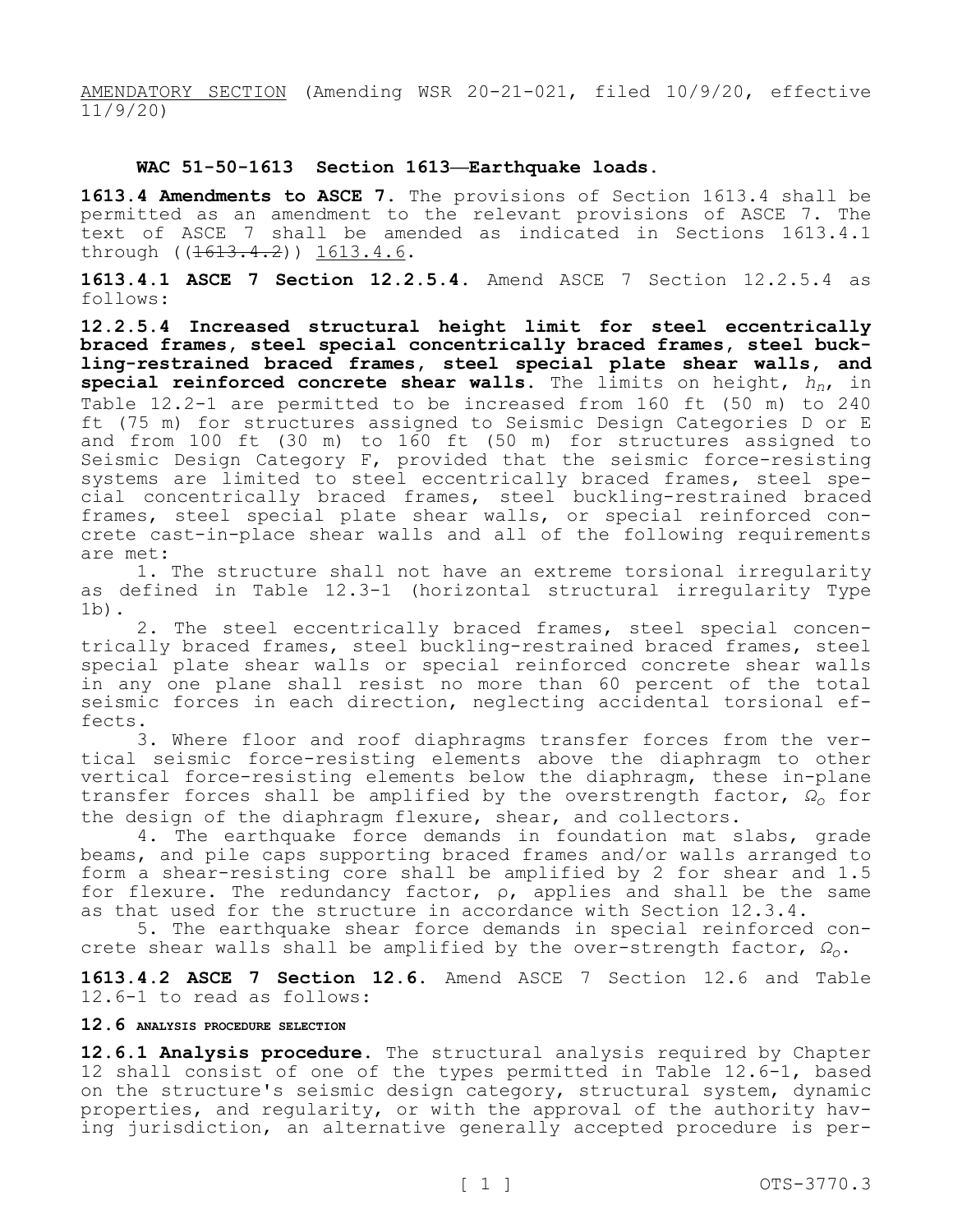mitted to be used. The analysis procedure selected shall be completed in accordance with the requirements of the corresponding section referenced in Table 12.6-1.

#### **Table 12.6-1**

| <b>Seismic</b><br>Design<br>Category | <b>Structural Characteristics</b>                                                                                                                                                                                   | <b>Equivalent Lateral</b><br>Force Procedure,<br>Section 12.8 <sup>a</sup> | <b>Modal Response</b><br><b>Spectrum Analysis,</b><br><b>Section 12.9.1, or</b><br><b>Linear Response</b><br><b>History Analysis,</b><br><b>Section 12.9.2</b> | <b>Nonlinear Response</b><br><b>History Procedures,</b><br>Chapter $16^a$ |
|--------------------------------------|---------------------------------------------------------------------------------------------------------------------------------------------------------------------------------------------------------------------|----------------------------------------------------------------------------|----------------------------------------------------------------------------------------------------------------------------------------------------------------|---------------------------------------------------------------------------|
| B, C                                 | All structures                                                                                                                                                                                                      | P                                                                          | P                                                                                                                                                              | P                                                                         |
| D, E, F                              | Risk Category I or II buildings<br>not exceeding two stories above<br>the base                                                                                                                                      | $\overline{P}$                                                             | $\mathbf{P}$                                                                                                                                                   | $\mathbf{P}$                                                              |
|                                      | Structures of light frame<br>construction                                                                                                                                                                           | P                                                                          | P                                                                                                                                                              | P                                                                         |
|                                      | Structures with no structural<br>irregularities and not exceeding<br>160 ft in structural height                                                                                                                    | P                                                                          | P                                                                                                                                                              | P                                                                         |
|                                      | Structures exceeding 160 ft in<br>structural height with no<br>structural irregularities and with<br>$T < 3.5T_s$                                                                                                   | $\mathbf{P}$                                                               | P                                                                                                                                                              | P                                                                         |
|                                      | Structures not exceeding 160 ft in<br>structural height and having only<br>horizontal irregularities of Type<br>2, 3, 4, or 5 in Table 12.3-1 or<br>vertical irregularities of Type 4,<br>5a, or 5b in Table 12.3-2 | P                                                                          | P                                                                                                                                                              | $\mathbf{P}$                                                              |
|                                      | All other structures $\leq$ 240 ft in<br>height                                                                                                                                                                     | NP                                                                         | P                                                                                                                                                              | P                                                                         |
|                                      | All structures $> 240$ ft in height                                                                                                                                                                                 | NP                                                                         | N <sub>P</sub>                                                                                                                                                 | $p$ c                                                                     |

#### **Permitted Analytical Procedures**

a P: Permitted; NP: Not Permitted;  $Ts = S_{D1}/S_{DS}$ .

**1613.4.3 ASCE 7 Section 11.2.** Amend ASCE 7 Section 11.2 to include the following definition:

**USGS SEISMIC DESIGN GEODATABASE:** A U.S. Geological Survey (USGS) database of geocoded values of seismic design parameters and geocoded sets of multiperiod 5%-damped risk-targeted maximum considered earthquake (MCER) response spectra. The parameters obtained from this database may only be used where referenced by Section 11.4.8.1.

**User Note:** The USGS Seismic Design Geodatabase is intended to be accessed through a USGS Seismic Design web service that allows the user to specify the site location, by latitude and longitude, and the site class to obtain the seismic design data. The USGS web service spatially interpolates between the gridded data of the USGS geodatabase. Both the USGS geodatabase and the USGS web service can be accessed at https://doi.org/10.5066/F7NK3C76. The USGS Seismic Design Geodatabase is available at the ASCE 7 Hazard Tool https://asce7hazardtool.online/ or an approved equivalent.

**1613.4.4 ASCE 7 Section 11.4.8.** Amend ASCE 7 Section 11.4.8 to include the following section: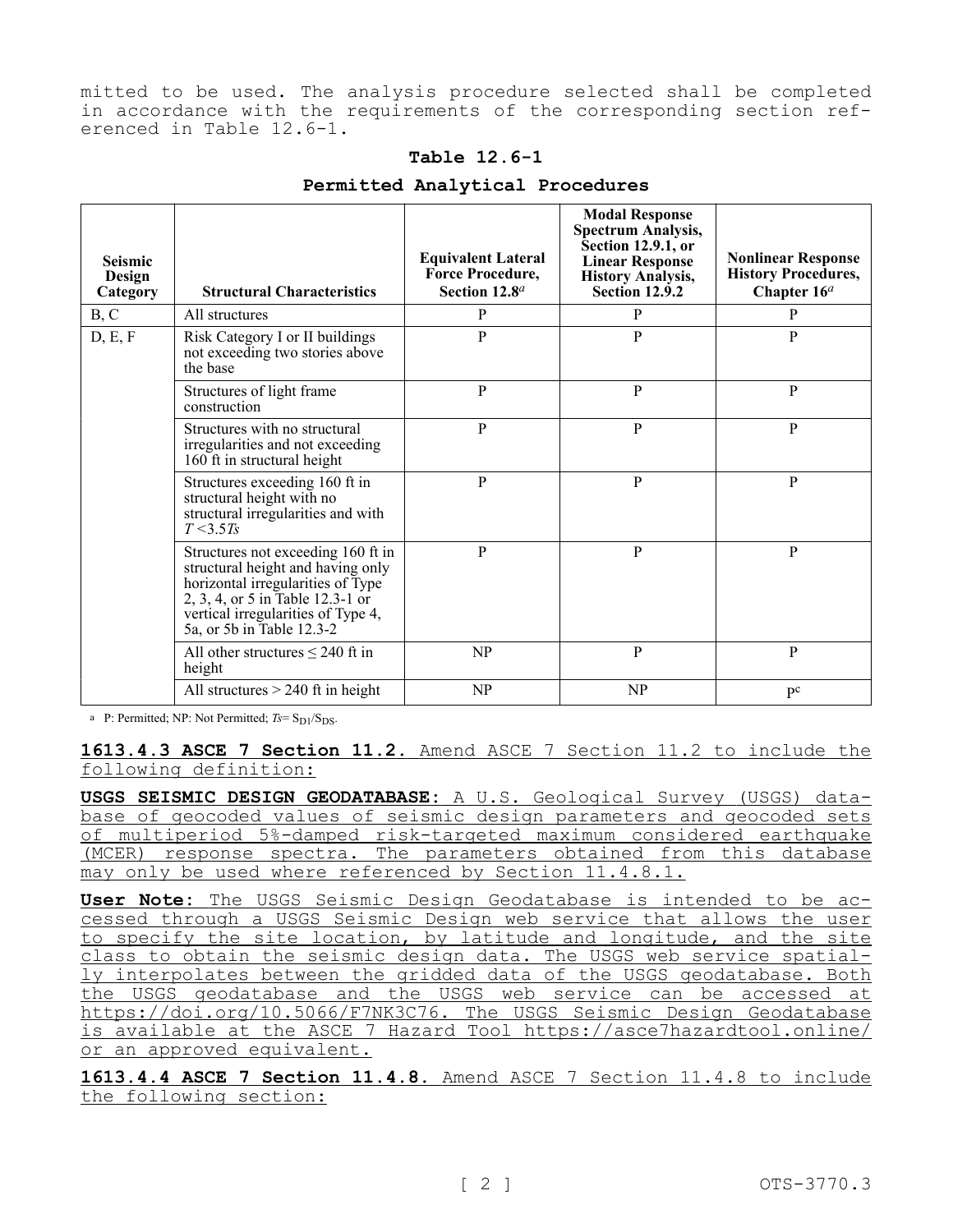**11.4.8.1 Multiperiod design response spectrum.** As an alternative to the ground motion hazard analysis requirements of Section 11.4.8, and suitable for all structures other than those designated Site Class F (unless exempted in accordance with Section 20.3.1), a multiperiod design response spectrum may be developed as follows:

1. For exclusive use with the USGS Seismic Design Geodatabase in accordance with this section, the site class shall be determined per Section 20.6.

2. Where a multiperiod design response spectrum is developed in accordance with this section, the parameters *SM*, *SM*1, *SD*, *SD*1, and *T<sup>L</sup>* as obtained by the USGS Seismic Design Geodatabase shall be used for all applications of these parameters in this standard.

3. The *S<sup>S</sup>* and *S*<sup>1</sup> parameters obtained by the USGS Seismic Design Geodatabase are only permitted to be used in development of the multiperiod design response spectrum and are not permitted to be used in other applications in this standard. The mapped parameters  $S_S$  and  $S_1$ as determined by Section 11.4.2 and peak ground acceleration parameter *P*GA*<sup>M</sup>* as determined by Section 11.8.3 shall be used for all other applications in this standard.

4. At discrete values of period, *T*, equal to 0.0s, 0.01s, 0.02s, 0.03s, 0.05s, 0.075s, 0.1s, 0.15s, 0.2s, 0.25s, 0.3s, 0.4s, 0.5s, 0.75s, 1.0s, 1.5s, 2.0s, 3.0s, 4.0s, 5.0s, 7.5s, and 10.0s, the 5% damped design spectral response acceleration parameter, *S*a, shall be taken as 2/3 of the multiperiod 5%-damped MCER response spectrum from the USGS Seismic Design Geodatabase for the applicable site class.

5. At each response period, *T*, less than 10.0s and not equal to one of the discrete values of period, *T*, listed in Item 4 above, *S*a, shall be determined by linear interpolation between values of *S*a, of Item 4 above.

6. At each response period, *T*, greater than 10.0s, *S*<sup>a</sup> shall be taken as the value of  $S<sub>a</sub>$  at the period of 10.0s, factored by  $10/T<sub>L</sub>$ where the value of *T* is less than or equal to that of the long-period transition period, *TL*, and shall be taken as the value of *S*<sup>a</sup> at the period of 10.0s factored by 10*TL*/*T* <sup>2</sup>, where the value of *T* is greater than that of the long-period transition period, *TL*.

7. Where an MCER response spectrum is required, it shall be determined by multiplying the multiperiod design response spectrum by 1.5.

8. For use with the equivalent lateral force procedure, the spectral acceleration  $S_A$  at *T* shall be permitted to replace  $S_{D1}/T$  in Equation (12.8-3) and  $S_{D1}$   $T_L/T^2$  in Equation (12.8-4).

**1613.4.5 ASCE 7 Section 20.6.** Amend ASCE 7 Chapter 20 to include the following section:

**Section 20.6 Site classification procedure for use with Section 11.4.8.1.** For exclusive use in determining the multiperiod design response spectrum and associated spectral parameters in accordance with Section 11.4.8.1, the site class shall be determined in accordance with this section. For all other applications in this standard the site class shall be determined per Section 20.1.

**20.6.1 Site classification.** The site soil shall be classified in accordance with Table 20.6-1 and Section 20.6.2 based on the average shear wave velocity parameter,  $\frac{\bar{v}_s}{\bar{v}_s}$ , which is derived from the measured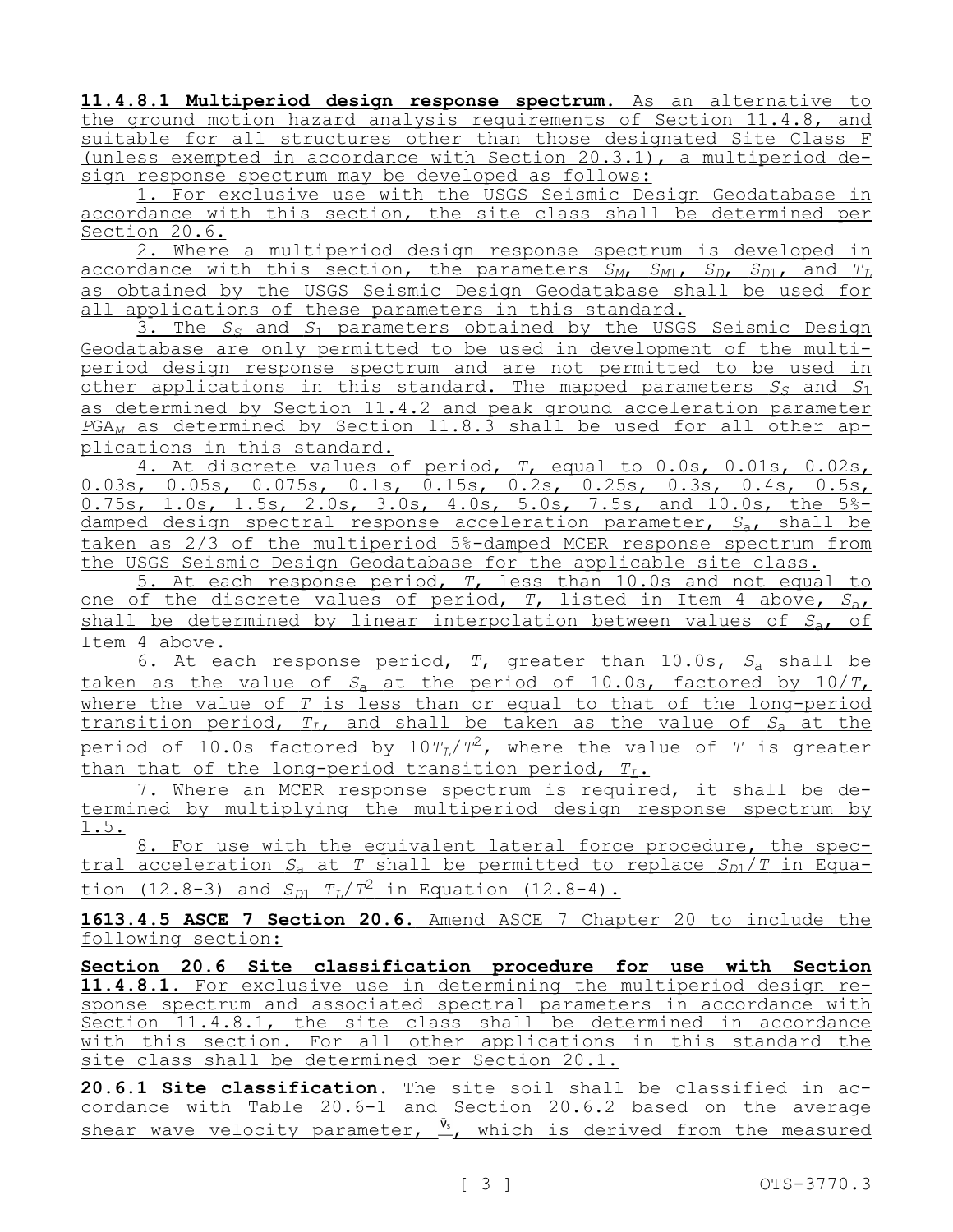shear wave velocity profile from the ground surface to a depth of 100 ft (30 m). Where shear wave velocity is not measured, appropriate generalized correlations between shear wave velocity and standard penetration test (SPT) blow counts, cone penetration test (CPT) tip resistance, shear strength, or other geotechnical parameters shall be used to obtain an estimated shear wave velocity profile, as described in Section 20.6.3. Where site-specific data (measured shear wave velocities or other geotechnical data that can be used to estimate shear wave velocity) are available only to a maximum depth less than 100 ft (30 m),  $\frac{\bar{y}_s}{\pm}$  shall be estimated as described in Section 20.6.3.

Where the soil properties are not known in sufficient detail to determine the site class, the most critical site conditions of Site Class C, Site Class CD and Site Class D, as defined in Section 20.6.2, shall be used unless the authority having jurisdiction or geotechnical data determine that Site Class DE, E or F soils are present at the site. Site Classes A and B shall not be assigned to a site if there is more than 10 ft (3.1 m) of soil between the rock surface and the bottom of the spread footing or mat foundation.

**20.6.2 Site class definitions.** Site class types shall be assigned in accordance with the definitions provided in Table 20.6.2-1 and this section.

**20.6.2.1 Soft clay Site Class E.** Where a site does not qualify under the criteria for Site Class F per Section 20.3.1 and there is a total thickness of soft clay greater than 10 ft (3 m), where a soft clay layer is defined by  $s_n$ <500psf ( $s_n$ <25 kPa),  $w \ge 40$ %, and  $PI > 20$ , it shall be classified as Site Class E. This classification is made regardless of  $\frac{\bar{v}_s}{\cdots}$ , as computed in Section 20.4.

**20.6.2.2 Site Classes C, CD, D, DE and E.** The assignment of Site Class C, CD, D, DE and E soils shall be made based on the average shear wave velocity, which is derived from the site shear wave velocity profile from the ground surface to a depth of 100 ft (30 m), as described in Section 20.4.

**20.6.2.3 Site Classes B and BC (medium hard and soft rock).** Site Class B can only be assigned to a site on the basis of shear wave velocity measured on site. If shear wave velocity data are not available and the site condition is estimated by a geotechnical engineer, engineering geologist, or seismologist as Site Class B or BC on the basis of site geology, consisting of competent rock with moderate fracturing and weathering, the site shall be classified as Site Class BC. Softer and more highly fractured and weathered rock shall either be measured on site for shear wave velocity or classified as Site Class C.

**20.6.2.4 Site Class A (hard rock).** The hard rock, Site Class A, category shall be supported by shear wave velocity measurement, either on site or on profiles of the same rock type in the same formation with an equal or greater degree of weathering and fracturing. Where hard rock conditions are known to be continuous to a depth of 100 ft (30 m), surficial shear wave velocity measurements to maximum depths less than 100 ft are permitted to be extrapolated to assess  $\frac{\bar{v}_s}{\cdot}$ .

#### **Table 20.6.2-1 Site Classification**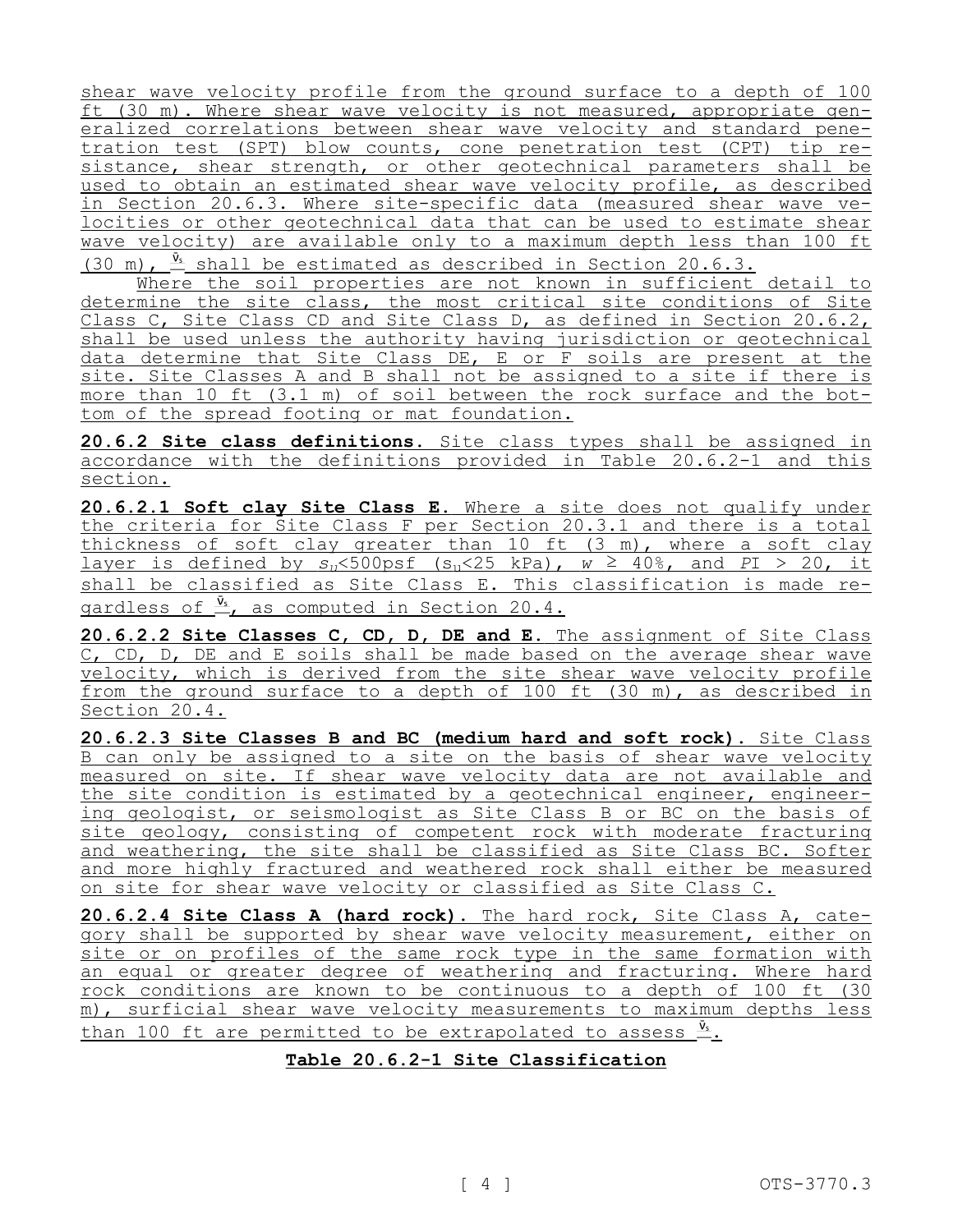| <b>Site Class</b>                   | <u><sup>V<sub>s</sub> Calculated Using Measured</sup></u><br>or Estimated Shear Wave<br><b>Velocity Profile (ft/s)</b> |
|-------------------------------------|------------------------------------------------------------------------------------------------------------------------|
| A. Hard Rock                        | > 5,000                                                                                                                |
| B. Medium Hard Rock                 | $>$ 3,000 to 5,000                                                                                                     |
| BC. Soft Rock                       | $\geq$ 2,100 to 3,000                                                                                                  |
| C. Very Dense Sand or Hard Clay     | $\geq$ 1,450 to 2,100                                                                                                  |
| CD. Dense Sand or Very Stiff Clay   | $> 1,000$ to 1,450                                                                                                     |
| D. Medium Dense Sand or Stiff Clay  | $>$ 700 to 1,000                                                                                                       |
| DE. Loose Sand or Medium Stiff Clay | $>$ 500 to 700                                                                                                         |
| E. Very Loose Sand or Soft Clay     | ${}<$ 500                                                                                                              |

**20.6.3 Estimation of shear wave velocity profiles.** Where measured shear wave velocity data are not available, shear wave velocity shall be estimated as a function of depth using correlations with suitable geotechnical parameters, including standard penetration test (SPT) blow counts, shear strength, overburden pressure, void ratio, or cone penetration test (CPT) tip resistance, measured at the site.

Site class based on estimated values of  $\frac{\bar{v}_s}{\bar{v}_s}$  shall be derived using  $\frac{\bar{v}_s}{\mu}$ ,  $\frac{\bar{v}_s}{1.3}$ , and  $1.3\frac{\bar{v}_s}{\mu}$  when correlation models are used to derive shear wave velocities. Where correlations derived for specific local regions can be demonstrated to have greater accuracy, factors less than 1.3 can be used if approved by the authority having jurisdiction. If the different average velocities result in different site classes per Table 20.6.2-1, the most critical of the site classes for ground motion analysis at each period shall be used.

Where the available data used to establish the shear wave velocity profile extends to depths less than 100 ft (30 m) but more than 50 ft (15 m), and the site geology is such that soft layers are unlikely to be encountered between 50 and 100 ft, the shear wave velocity of the last layer in the profile shall be extended to 100 ft for the calculation of  $\frac{\bar{v}_s}{\bar{v}_s}$  in Equation (20.4-1). Where the data does not extend to depths of 50 ft (15 m), default site classes, as described in Section 20.6.1, shall be used unless another site class can be justified on the basis of the site geology.

**1613.4.6 ASCE 7 Section 21.3.1.** Amend ASCE 7 Section 21.3 to include the following section:

**Section 21.3.1 Alternate minimum design spectral response accelerations.** As an alternate approach to Section 21.3, the lower limit of *S*<sup>a</sup> is permitted to be determined according to this section. The design spectral response acceleration at any period shall not be taken less than 80% of the multiperiod design response spectrum as determined by Section 11.4.8.1.

For sites classified as Site Class F requiring site-specific analysis in accordance with Section 11.4.8, the design spectral response acceleration at any period shall not be less than 80% of *S*<sup>a</sup> determined for Site Class E.

**EXCEPTION:** Where a different site class can be justified using the site-specific classification procedures in accordance with Section 20.6.2.2, a lower limit of 80% of *S*<sup>a</sup> for the justified site class shall be permitted to be used.